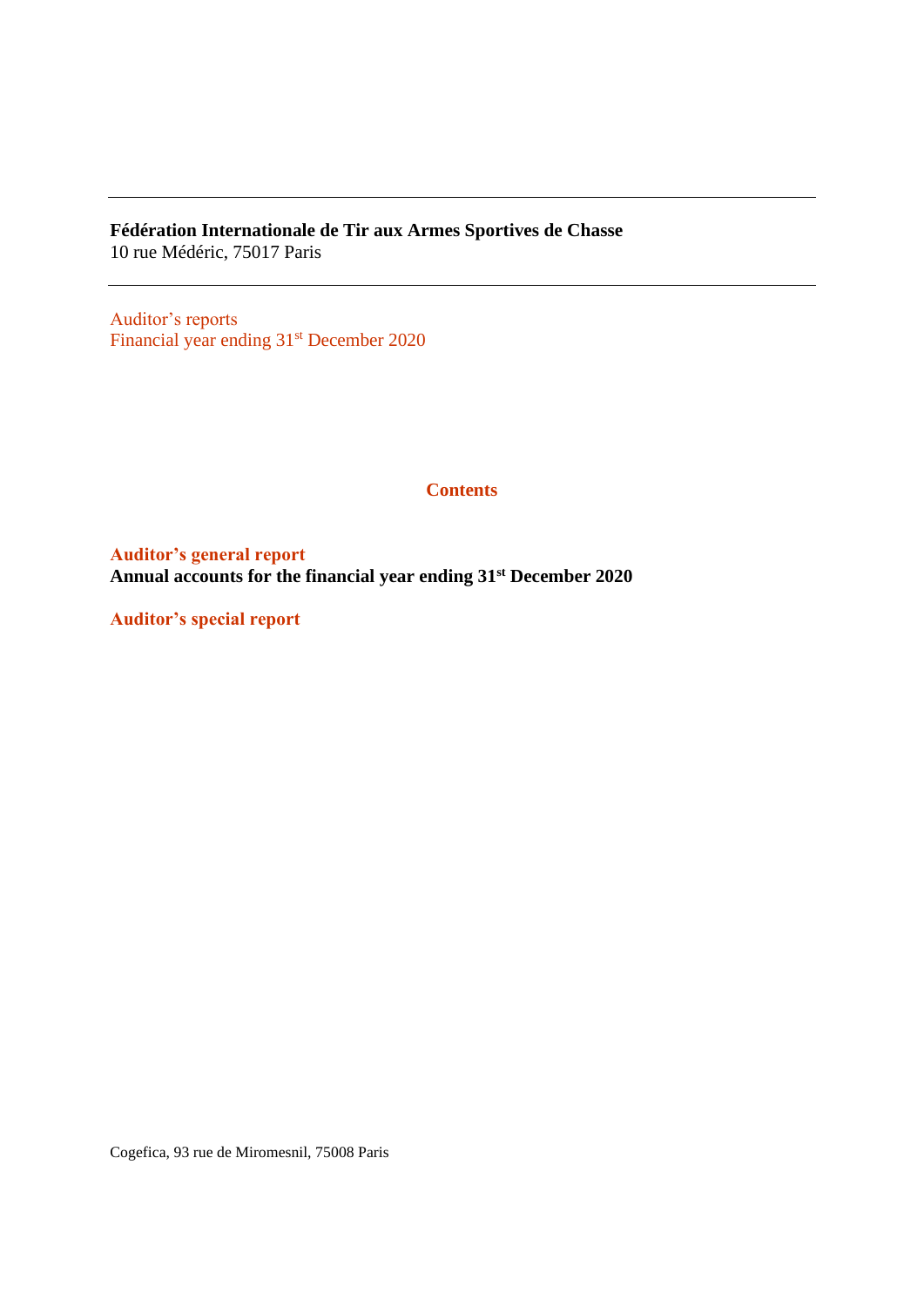### **Report on annual accounts**

Dear members,

## **I. Opinion**

In accordance with the remit given to us by your general assembly, we have audited the annual accounts of the **Fédération Internationale de Tir aux Armes Sportives de Chasse for the financial year ending 31st December 2020**, as appended to this report. We hereby certify that, with respect to French accounting rules and principles, the annual accounts have been properly and honestly compiled and faithfully reflect the result of the operations carried out during the financial year and of the federation's financial position and assets and liabilities at the end of the year.

# **II. Basis for our opinion**

## Auditing standards

We performed our audit in accordance with the standards of professional practice applicable in France. We consider that the information that we have obtained is sufficient and appropriate to justify our opinion. Our responsibilities according to these standards are set out in the section below entitled "Auditor's responsibilities in relation to the annual accounts audit".

## Impartiality

We conducted our audit in accordance with the rules of impartiality applicable to us over the period from 1st January 2020 to the date of issue of our report. In particular, we did not provide any services banned under the auditors' code of professional ethics.

## **III. Justification of assessments**

The global crisis linked to the COVID-19 pandemic creates special conditions for the preparation and auditing of the accounts for this fiscal year. Indeed, this crisis and the exceptional measures taken within the framework of the state of health emergency induce multiple consequences for companies, particularly on their activity and their financing, as well as increased uncertainties on their future prospects. Some of these measures, such as travel restrictions and remote working, have also had an impact on the internal organization of companies and on how audits are carried out.

It is in a complex and evolving context that, pursuant to Articles L823-9 and R823-7 of the Trade Code on the justification of our assessments, we inform you that in our professional judgement our most important assessments concerned the appropriateness of the accounting principles applied. These assessments should be seen in the context of our audit of the annual accounts in their entirety and the formation of our opinion expressed above. We do not express any opinion on any parts of the annual accounts in isolation.

## **IV. Specific checkings**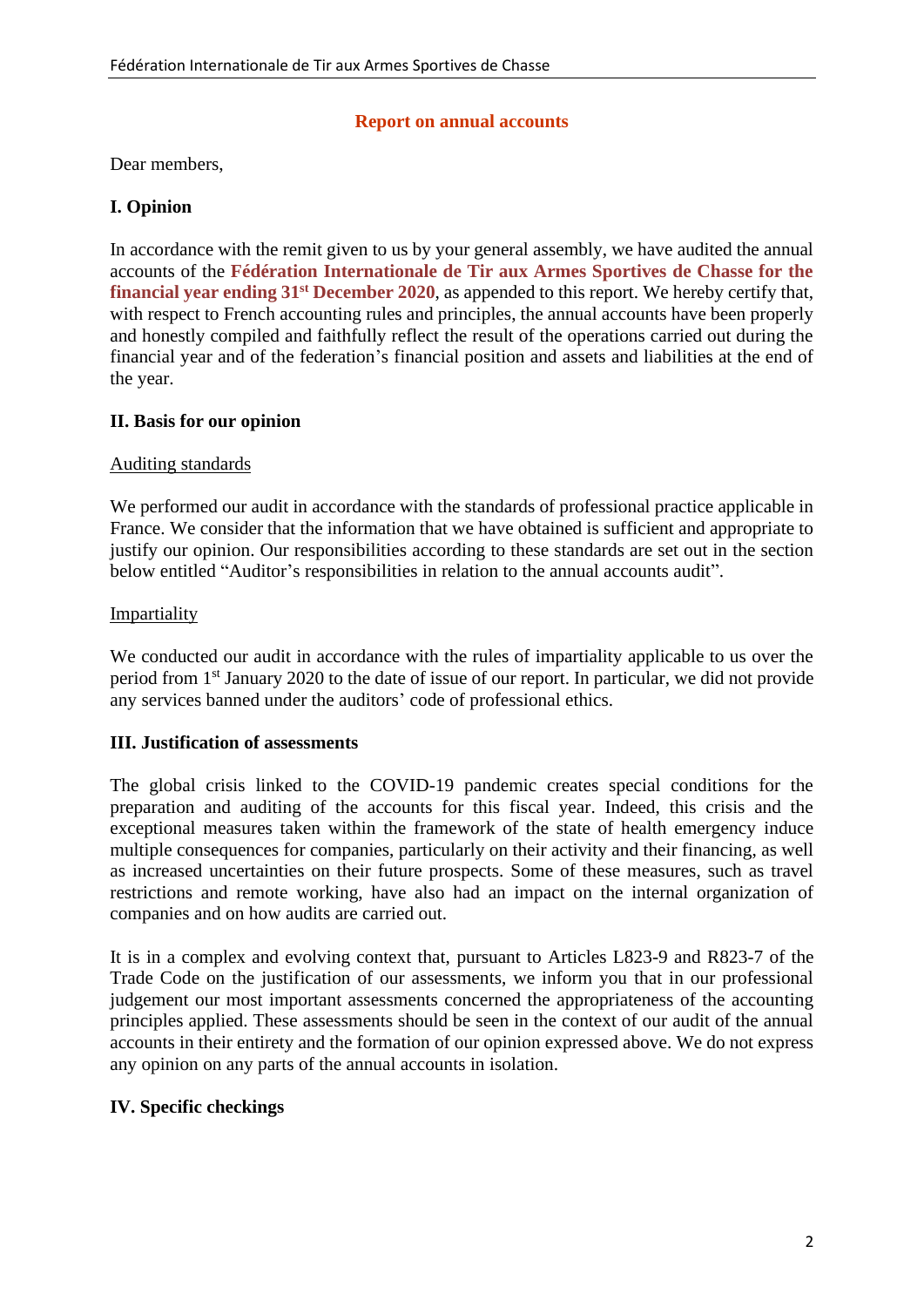We carried out the specific checks laid down by law in accordance with the standards of professional practice applicable in France. We have no comments to make on the accuracy of the information provided in the Management Committee report and in the other documents on the financial position and annual accounts sent to the members.

### **V. Responsibilities of management and those in charge of corporate governance in relation to the annual accounts**

Management is responsible for drawing up reliable annual accounts in accordance with French accounting rules and principles and for putting in place the internal controls that it considers necessary to draw up annual accounts not containing any significant anomalies arising from either fraud or error. When drawing up the annual accounts, management is responsible for assessing the association's ability to continue operating, presenting any necessary information on continuity of operation in the accounts and applying the continuity of operation accounting conventions unless it is proposing to liquidate the association or to shut down its operation.

The annual accounts were settled by your Management Committee.

## **VI. Auditor's responsibilities in relation to the annual accounts audit**

We are responsible for drawing up a report on the annual accounts, with the aim of obtaining a reasonable assurance that they do not contain any significant anomalies taken in their entirety, though "reasonable assurance" does not guarantee that an audit conducted in accordance with the standards of professional practice can systematically detect all significant anomalies arising from fraud or error, i.e. that might reasonably be expected, individually or cumulatively, to influence the economic decisions that users make on the basis of the accounts.

As specified by Article L823-10-1 of the Trade Code, our accounts certification remit does not consist in guaranteeing the viability or quality of the management of your federation.

Auditors exercise their professional judgement throughout the audits that they perform in accordance with the standards of professional practice applicable in France. They also:

- **-** identify and assess the risk of the annual accounts containing any significant anomalies arising from either fraud or error, define and implement auditing procedures for this risk and collect data that they consider sufficient and appropriate to justify their opinion, bearing in mind that there is more risk of a significant anomaly arising from fraud not being detected than one arising from error because fraud may involve collusion, falsification, voluntary omissions, false declarations or internal controls being circumvented;
- **-** check the relevant internal controls for the audit in order to define auditing procedures that are appropriate for the circumstances but not with the aim of expressing an opinion on the effectiveness of the internal controls;
- **-** assess the appropriateness of the accounting methods used and the reasonableness of the management's accounting estimates and the relevant information provided in the annual accounts;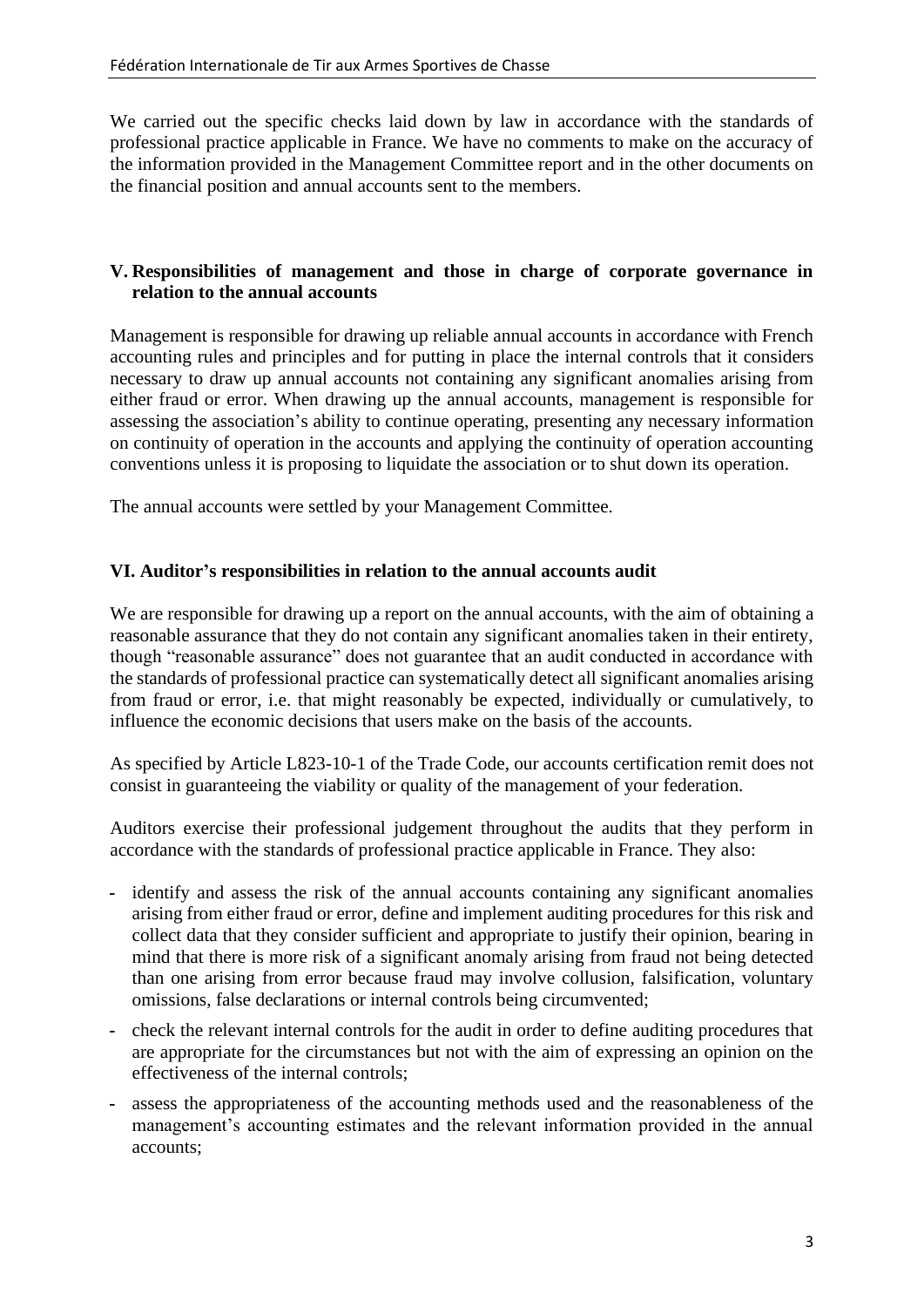- **-** assess the appropriateness of management's application of the going concern accounting convention and, according to the data collected, whether there is any significant uncertainty over events or circumstances that might affect the company's ability to remain a going concern, based on the data collected until the date of the auditors' report, though subsequent circumstances or events may affect the company's status as a going concern, and, if they conclude that there is significant uncertainty, draw the report reader's attention to the information concerning this uncertainty provided in the annual accounts or, if this information is not provided or is not relevant, certify the accounts with reservations or refuse to certify them;
- **-** assess the overall presentation of the annual accounts and whether they faithfully reflect the underlying operations and events.

Paris, 3<sup>rd</sup> June 2021 C. Messin, Fiduciaire Cogefica, auditor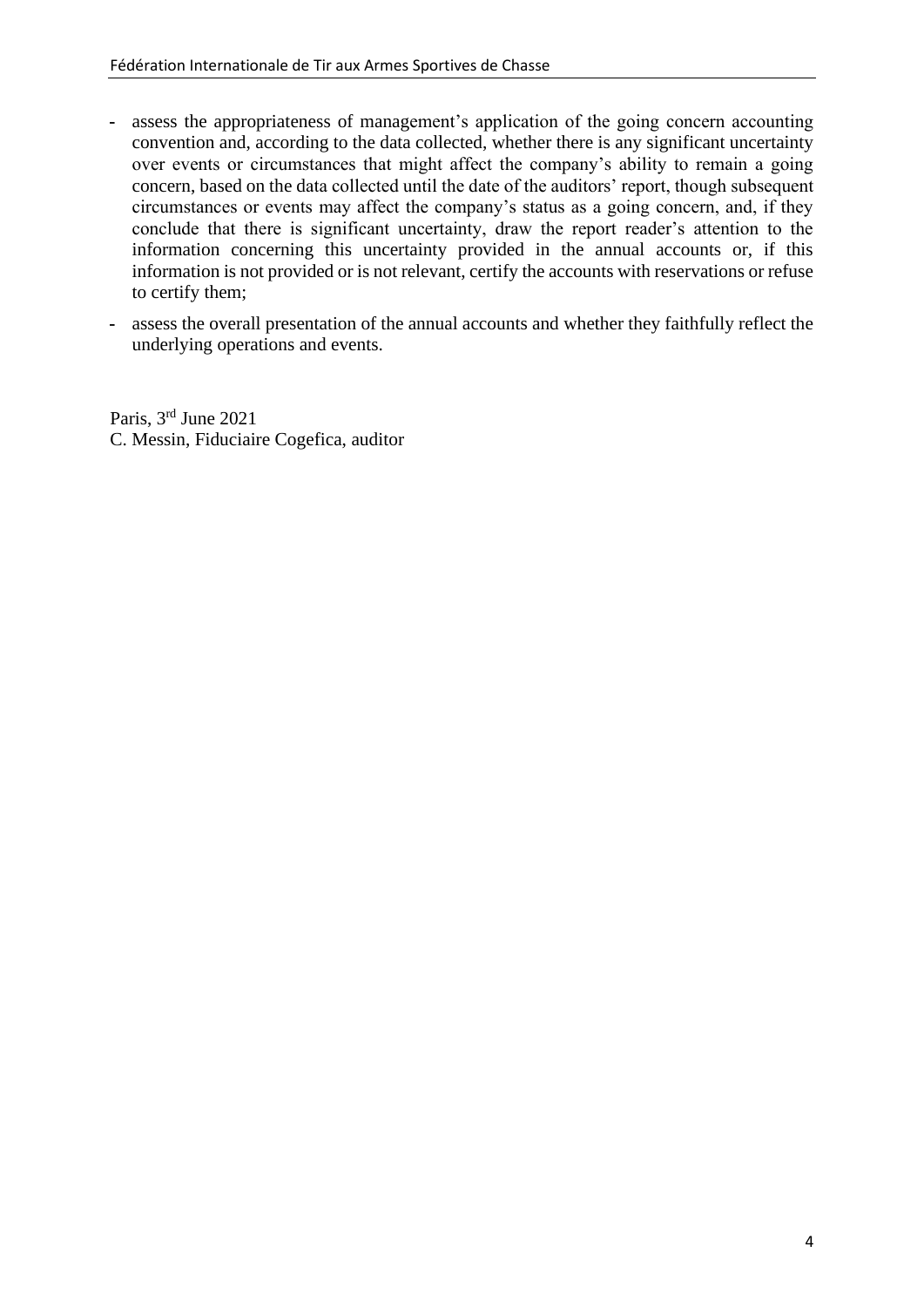# **Notes on the accounts**

## **Accounting rules and methods**

Notes on the balance sheet before allocation of earnings for the financial year ending  $31<sup>st</sup>$  December 2020, totalling  $6681,571$ , and on the annual income statement, presented in list form and showing a loss of  $-\epsilon$ 13,110.

The financial year lasted twelve months, covering the period from  $1<sup>st</sup>$  January to  $31<sup>st</sup>$  December 2020.

The notes and tables presented below form an integral part of the annual accounts, which were drawn up by the Chairman.

# **General rules**

The annual accounts for the year on 31<sup>st</sup> December 2020 have been drawn up and presented in accordance with the provisions of regulation 2018-06 of the France's national accounting standards body (Autorité des Normes Comptables) relating to the annual accounts of private non-profit legal entities.

The accounting conventions have been applied with sincerity in compliance with the principle of prudence, in accordance with the basic assumptions:

- − going concern,
- − consistency of accounting methods from one financial year to the next,
- − independence of financial years,

and in accordance with the general rules for drawing up and presenting annual accounts.

The basic method used for the valuation of the items recorded in the accounts is the historical cost method.

Only significant information is expressed. Unless otherwise specified, the amounts are expressed in Euros.

## **Intangible and tangible fixed assets**

Tangible and intangible fixed assets are valued at their acquisition cost for assets acquired for valuable consideration, at their production cost for products by the company, at their market value for assets acquired free of charge and by way of exchange.

The cost of an asset is made up of its purchase price, including customs duties and unrecoverable taxes, after deduction of rebates, trade rebates and cash discounts of all directly attributable costs incurred to bring the asset into use. in place and in working order for the intended use.

Transfer rights, fees or commissions and legal costs related to the acquisition are attached to this acquisition cost. All costs which are not part of the purchase price of the asset and which cannot be directly linked to the costs made necessary to put the asset in place and in a state of operation in accordance with its intended use, are recognized in charges.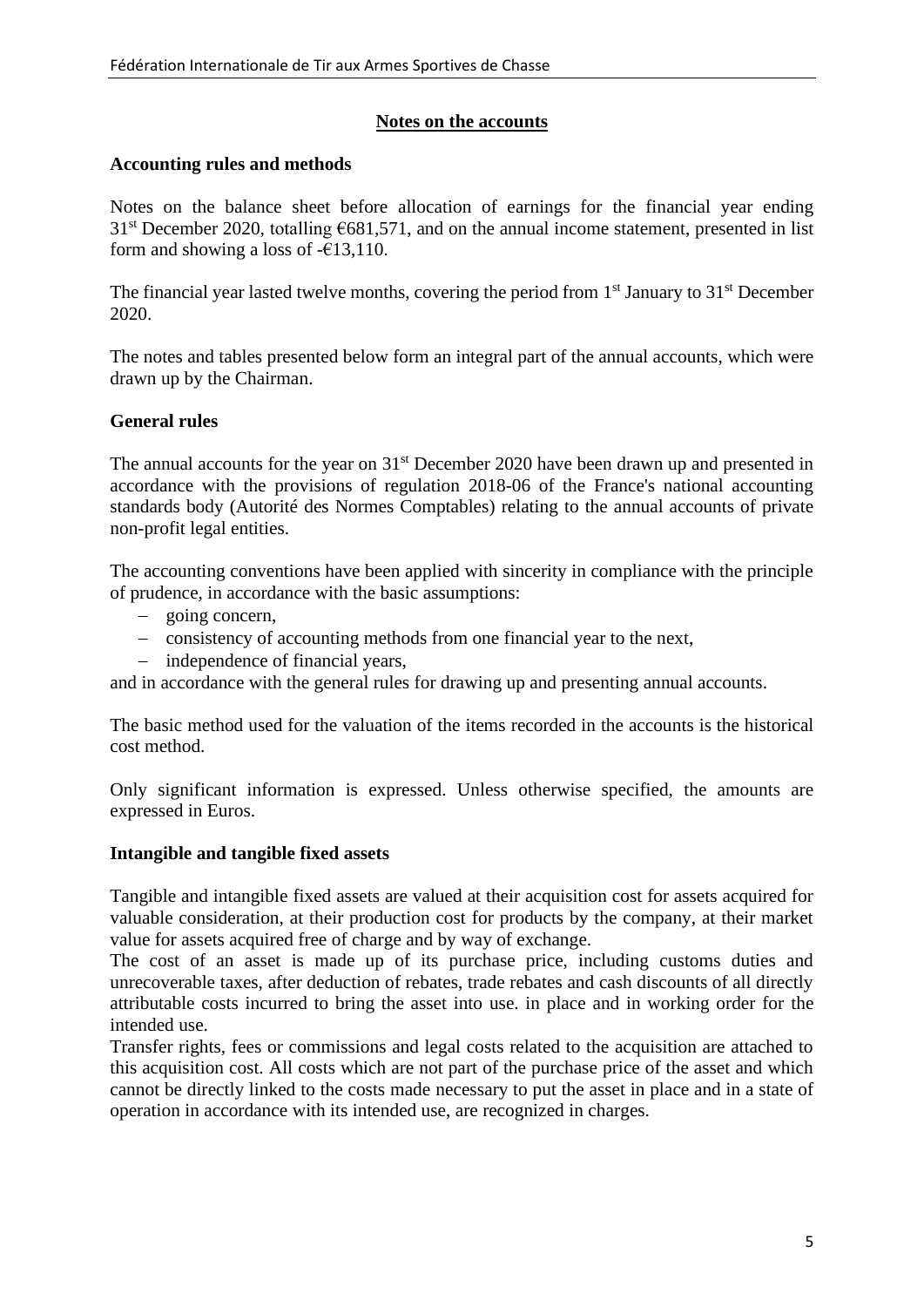# **Depreciation**

Depreciation is calculated using the straight-line method. The depreciation periods are as follows:

- Buildings: forty years;
- Intangible fixed assets: five years;
- Fixtures and fittings: ten years;
- Furniture and equipment: five or three years.

The depreciation period retained by simplification is the period of use for goods that cannot be broken down at the origin.

The association assessed at the closing date, considering the internal and external information available to it, the existence of signs showing that the assets may have significantly lost value.

# **Receivables**

Receivables are valued at their nominal value. A provision for impairment is made if the inventory value is less than the book value.

# **Exceptional Expenses and Incomes**

Exceptional income and expenses take into account items that are not related to the association's normal activity.

## **Consequences of the Covid-19 event**

The Covid-19 event is likely to have significant impacts on the assets, financial situation and results of companies. Relevant accounting information on these impacts constitutes a key element of the accounts for the period in question.

To do this, the company has adopted a targeted approach to express the main relevant impacts on the performance of the year and on its financial situation. This approach is recommended by the Autorité des Normes Comptables in the note of May 18, 2020 to provide information on the effects of the Covid-19 event on its accounts.

## **Methodology followed**

The information provided relates to the main impacts, deemed relevant, of the event which are recorded in its accounts. A distinction was made between point effects and structural effects. These effects are detailed taking into account the interactions and effects of the event on the usual aggregates, appreciating the gross and net impacts. The support measures it has been able to benefit from are also assessed.

As the Covid-19 event was still ongoing on the date the annual accounts were drawn up, the company is unable to assess the precise consequences for the years to come.

## **Key facts of the year having an accounting impact**

Due to the coronavirus epidemic and the containment measures decided by the Government as of March 17, 2020, the activity of the Association has been impacted.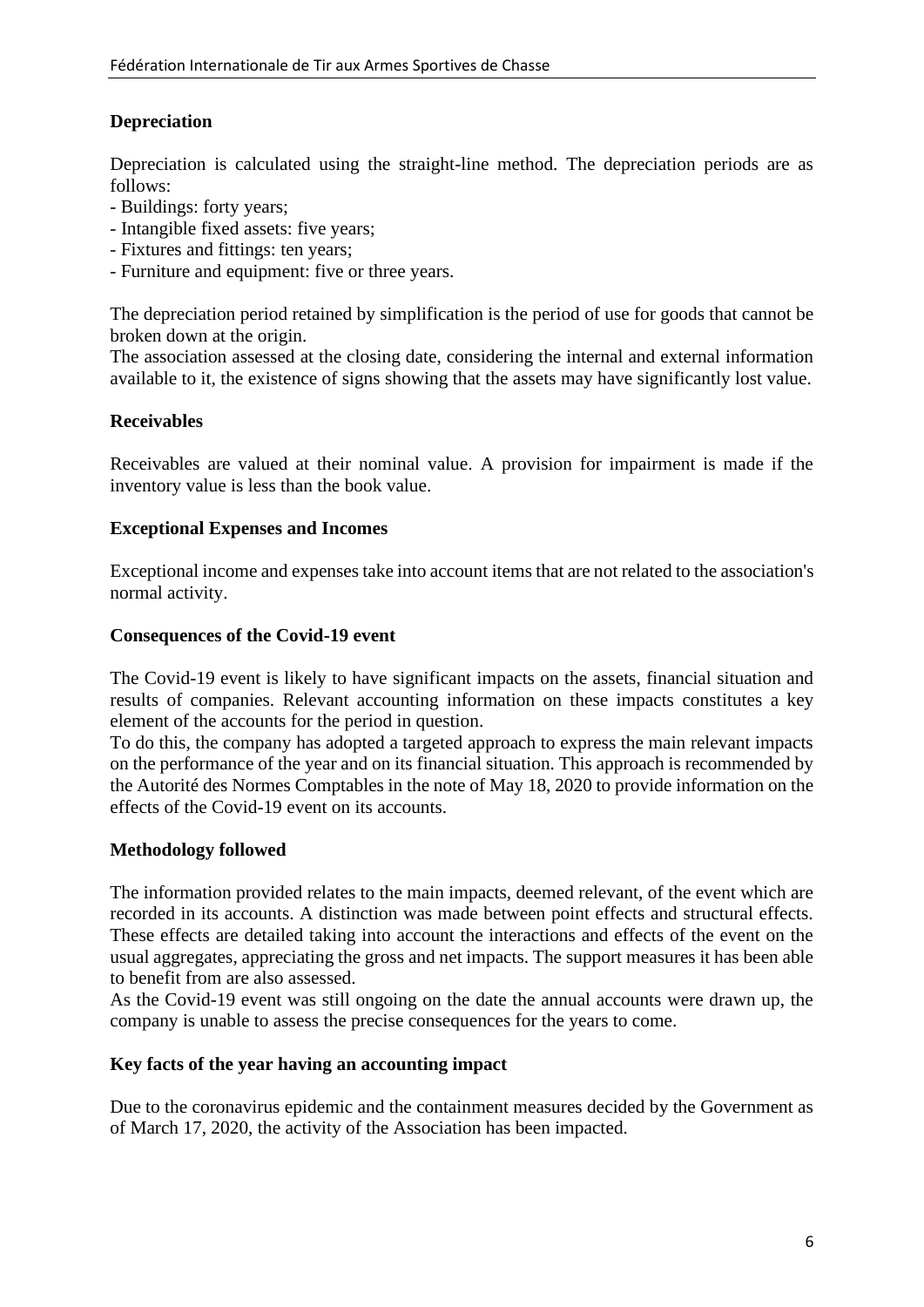Relevant accounting information on these impacts is a key element of the financial statements for the 2020 financial year.

Observed impacts:

- − Postponement or cancellation of competitions;
- − Decrease in the number of participants in the championships that took place in 2020.

The Association used partial activity measures during the second confinement and received an amount of  $\in$  868 for this.

As the Covid-19 health crisis was still ongoing at the date of preparation of the annual accounts, the FITASC Management Committee was unable to assess the precise consequences for the years to come.

The application of ANC (Autorité des Normes Comptables) regulation n° 2018-06 constitutes a change in accounting method and entails a modification of the presentation of the financial statements. For FITASC no consequences in the presentation of the financial statements are observed.

### **Notes on the balance sheet**

At  $7<sup>th</sup>$  July 2018, the Executive Committee decided to set the monthly remuneration of the President from 1<sup>st</sup> August 2018. The total of gross wages paid to the President amounted to €43,698.07 at 31st December 2020.

## **Other information**

### Average workforce

|                | Salaried personnel |
|----------------|--------------------|
| Management     |                    |
| Non-management |                    |
| otal           |                    |